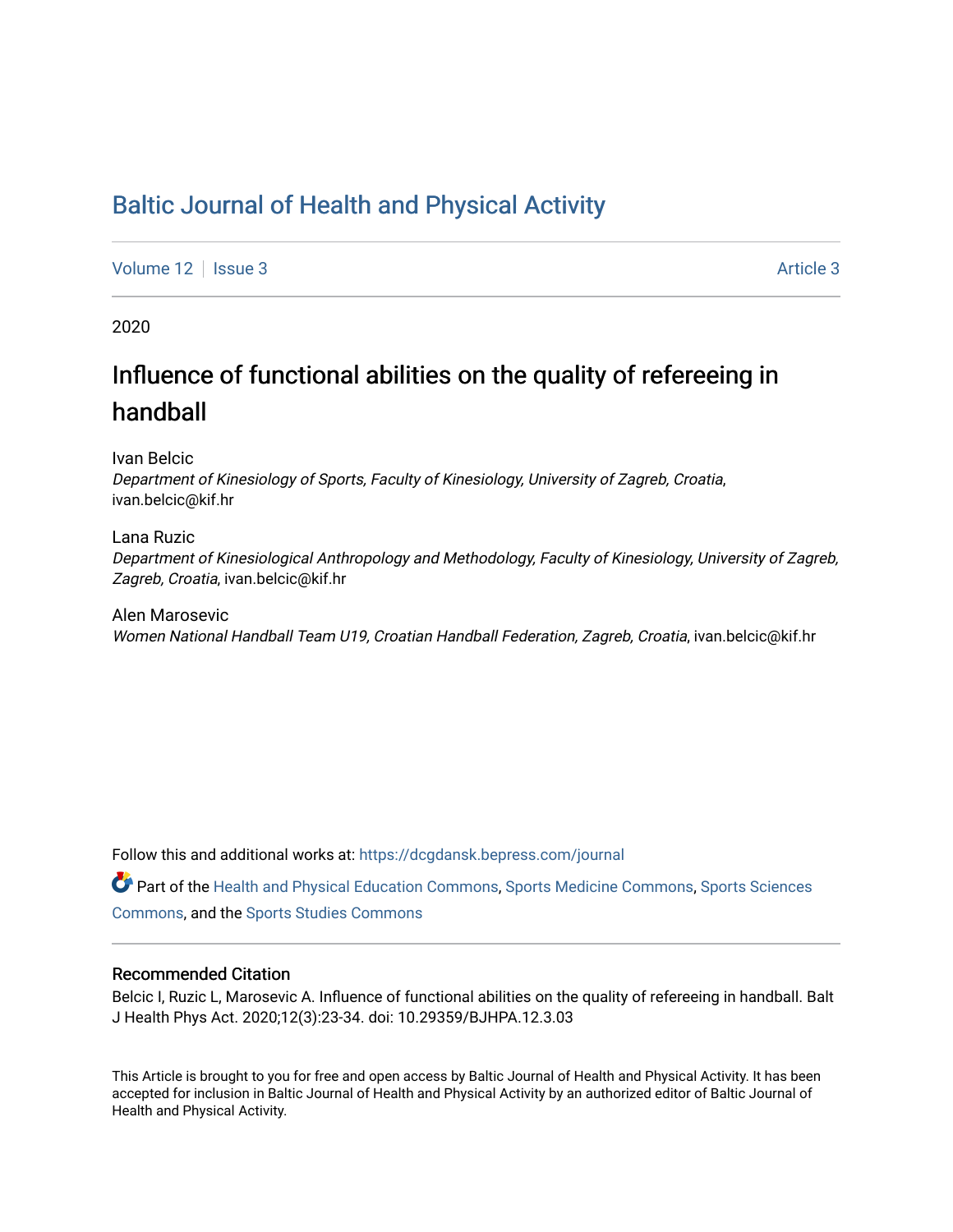# **Influence of functional abilities on the quality of refereeing in handball**

#### **Authors' Contribution:**

- **A** Study Design **B** Data Collection
- **C** Statistical Analysis
- **D** Data Interpretation
- **E** Manuscript Preparation
- **F** Literature Search
- **G** Funds Collection
- 
- 2 Department of Kinesiological Anthropology and Methodology, Faculty of Kinesiology,

University of Zagreb, Zagreb, Croatia

Ivan Belcic<sup>1 ABCDEF</sup>, Lana Ruzic<sup>2 AD</sup>, Alen Marosevic<sup>3 BF</sup>

<sup>1</sup> Department of Kinesiology of Sports, Faculty of Kinesiology,

- University of Zagreb, Zagreb, Croatia
- 3 Women National Handball Team U19, Croatian Handball Federation, Zagreb, Croatia

| abstract                     |                                                                                                                                                                                                                                                                                                                                                                                                                                                                                                                                                                                                                                                                                      |
|------------------------------|--------------------------------------------------------------------------------------------------------------------------------------------------------------------------------------------------------------------------------------------------------------------------------------------------------------------------------------------------------------------------------------------------------------------------------------------------------------------------------------------------------------------------------------------------------------------------------------------------------------------------------------------------------------------------------------|
| <b>Background:</b>           | Several factors contributed to the evolution of handball, and one of the most important changes for<br>faster, more dynamic and aggressive game is the change of rules which increase physical demands of<br>players and especially referees. The aim of this study is to determine whether functional abilities have<br>an influence on the quality of refereeing.                                                                                                                                                                                                                                                                                                                  |
| <b>Material and methods:</b> | 31 subjects were involved in the research, all of them top-level referees with an average age of<br>$34.66 \pm 6.44$ , height $184.02 \pm 5.87$ cm and body mass $91.14 \pm 10.61$ kg. Testing was divided into two<br>parts: the first part was spiroergometric progressive test on a treadmill to diagnose functional abilities,<br>and the second part was the official handball matches.                                                                                                                                                                                                                                                                                         |
| <b>Results:</b>              | Results show an average relative maximum oxygen uptake of $45.35\pm6.12$ ml/min/kg. No statistically<br>significant correlation was found between better functional abilities of handball referees and a better<br>quality of refereeing.                                                                                                                                                                                                                                                                                                                                                                                                                                            |
| <b>Conclusions:</b>          | Referees have a lower anaerobic capacity, which could lead to errors in their judgment during the highest<br>physiological loads in a match. Referees are a homogeneous group due to elimination criteria on tests at<br>official seminars. If there were no elimination criteria, there would be greater variability among referees,<br>and it would be possible to confirm the hypothesis that better functional abilities would lead to a better<br>quality of refereeing.                                                                                                                                                                                                        |
| Key words:                   | team handball, physical fitness, spiroergometric test, maximum oxygen uptake, referee.                                                                                                                                                                                                                                                                                                                                                                                                                                                                                                                                                                                               |
| article details              |                                                                                                                                                                                                                                                                                                                                                                                                                                                                                                                                                                                                                                                                                      |
| <b>Article statistics:</b>   | Word count: 4,302; Tables: 3; Figures: 3; References: 31<br>Received: May 2020; Accepted: June 2020; Published: September 2020                                                                                                                                                                                                                                                                                                                                                                                                                                                                                                                                                       |
| <b>Full-text PDF:</b>        | http://www.balticsportscience.com                                                                                                                                                                                                                                                                                                                                                                                                                                                                                                                                                                                                                                                    |
| Copyright                    | © Gdansk University of Physical Education and Sport, Poland                                                                                                                                                                                                                                                                                                                                                                                                                                                                                                                                                                                                                          |
| Indexation:                  | Celdes, Clarivate Analytics Emerging Sources Citation Index (ESCI), CNKI Scholar (China National Knowledge<br>Infrastructure), CNPIEC, De Gruyter - IBR (International Bibliography of Reviews of Scholarly Literature in<br>the Humanities and Social Sciences), De Gruyter - IBZ (International Bibliography of Periodical Literature<br>in the Humanities and Social Sciences), DOAJ, EBSCO - Central & Eastern European Academic Source, EBSCO<br>- SPORTDiscus, EBSCO Discovery Service, Google Scholar, Index Copernicus, J-Gate, Naviga (Softweco, Primo<br>Central (ExLibris), ProQuest - Family Health, ProQuest - Health & Medical Complete, ProQuest - Illustrata; Health |

Periodicals Directory/ulrichsweb, WorldCat (OCLC) **Funding:** This research received no specific grant from any funding agency in the public, commercial, or not-for-profit sectors. **Conflict of interests:** Authors have declared that no competing interest exists.

Sciences, ProQuest - Nursing & Allied Health Source, Summon (Serials Solutions/ProQuest, TDOne (TDNet), Ulrich's

**Corresponding author:** Ivan Belcic, Horvacanski zavoj 15, 10000 Zagreb, Croatia; tel. +385 / 95 904 - 67 32; e-mail: ivan.belcic@kif.hr **Open Access License:** This is an open access article distributed under the terms of the Creative Commons Attribution-Non-Commercial-No-Derivatives 4.0 International (https://creativecommons.org/licenses/by-nc-nd/4.0/), which permits use, distribution, and reproduction in any medium, provided the original work is properly cited, the use is non-commercial and is otherwise in compliance with the license.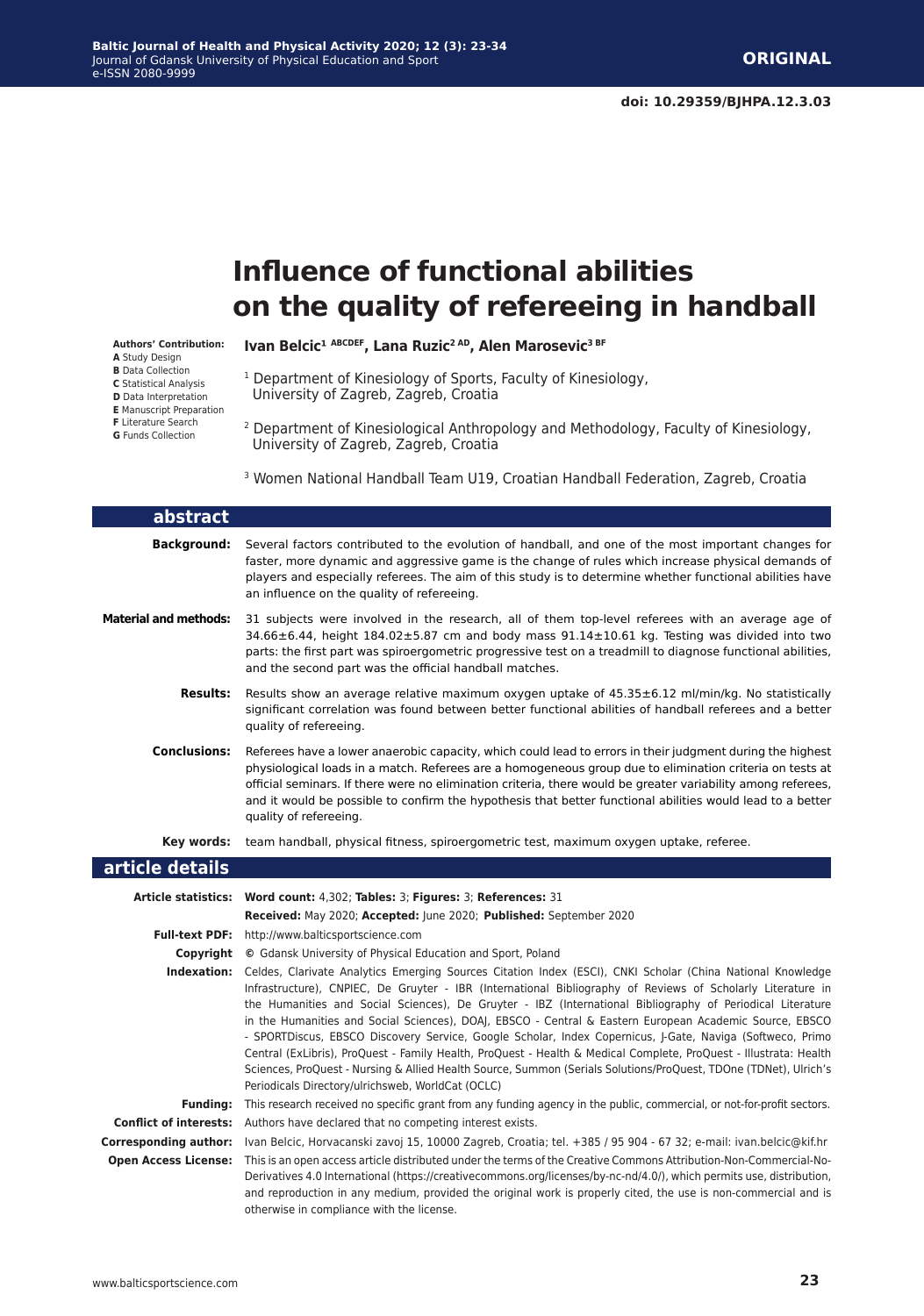## **introduction**

Handball is an increasingly popular sport that has been developing fast, especially in the last eight years at all major competitions, such as the European and World Championships and the Olympic Games [1]. This refers to the growing dynamics of play, aggression and speed of the game – both in defence and attack. Several factors contributed to the development of handball in this direction, and one of the most important changes in the rules is quick restart of the game after a team scores a goal and also a change related to the passive game [2, 3, 4]. After these changes in handball, the time between the defence phase and the attack phase was significantly reduced, so the game became more dynamic and demanding [5, 6] both for players and for referees. Another direct consequence of changing the rules of the game is the reduced first part of the attack, which has led to more dynamic and faster games and to more sophisticated tactics in the game [1]. Accordingly, the rule of quick restart of the game after team scores a goal has contributed to the larger physical demands for players [3] as well as for referees whose physiological load during the game may be higher than the physiological load of players during the match [7].

Parameters which play a significant role in selection of handball players include anthropometric characteristics (knowledge of dominant characteristics for selection in handball), functional abilities of organs and organic systems (aerobic and anaerobic capacity), motor skills, social characteristics as well as cognitive and conative characteristics. That is why the aim of this paper was to check whether the functional abilities of handball referees have an impact on their quality of refereeing. New trends in technical, tactical and physical development of handball game require referees to have highly developed functional abilities. It is the referees' duty to be as close as possible to the game and to notice and sanction the violation of the rules in team sports. Moreover, the success of refereeing and making good decisions in these sports is closely linked to the ability to follow physical and physiological demands during the match [8, 9, 10, 11, 12].

Physical demands of referees during the game are dictated by athletes, and athletes are on average between 10 and 15 years younger than the referees [13]. For this reason, referees must maintain their functional abilities at an adequate level, especially knowing that functional abilities are reducing in their quality over time. Unlike earlier, when success was mostly conceived in the players' technical preparedness, today's modern handball requires players to have a higher level of physical fitness [14]. Although lower league referees can compensate for a lack of physical preparation with their experience, at an international level and higher leagues this is not possible any more [15]. Bearing this in mind, referees must be physically ready to follow the flow of the game and to be as close as possible to field activities [9, 16, 17, 18, 19, 20]. Good positioning from referees is only possible if they are mobile and physically fit for physical requirements of sport. Also very important for referees is to be able to maintain mental concentration and make good and correct decisions about field situations in a fraction of a second [9].

By carefully studying the available literature concerning referees in several types of team sports, with a particular emphasis on handball referees, it can be concluded that refereeing is a demanding long-lasting and highly complex process of improvement in decision-making skills. Quality refereeing cannot be trained, but understandably, it is a logical sequence of gaining experience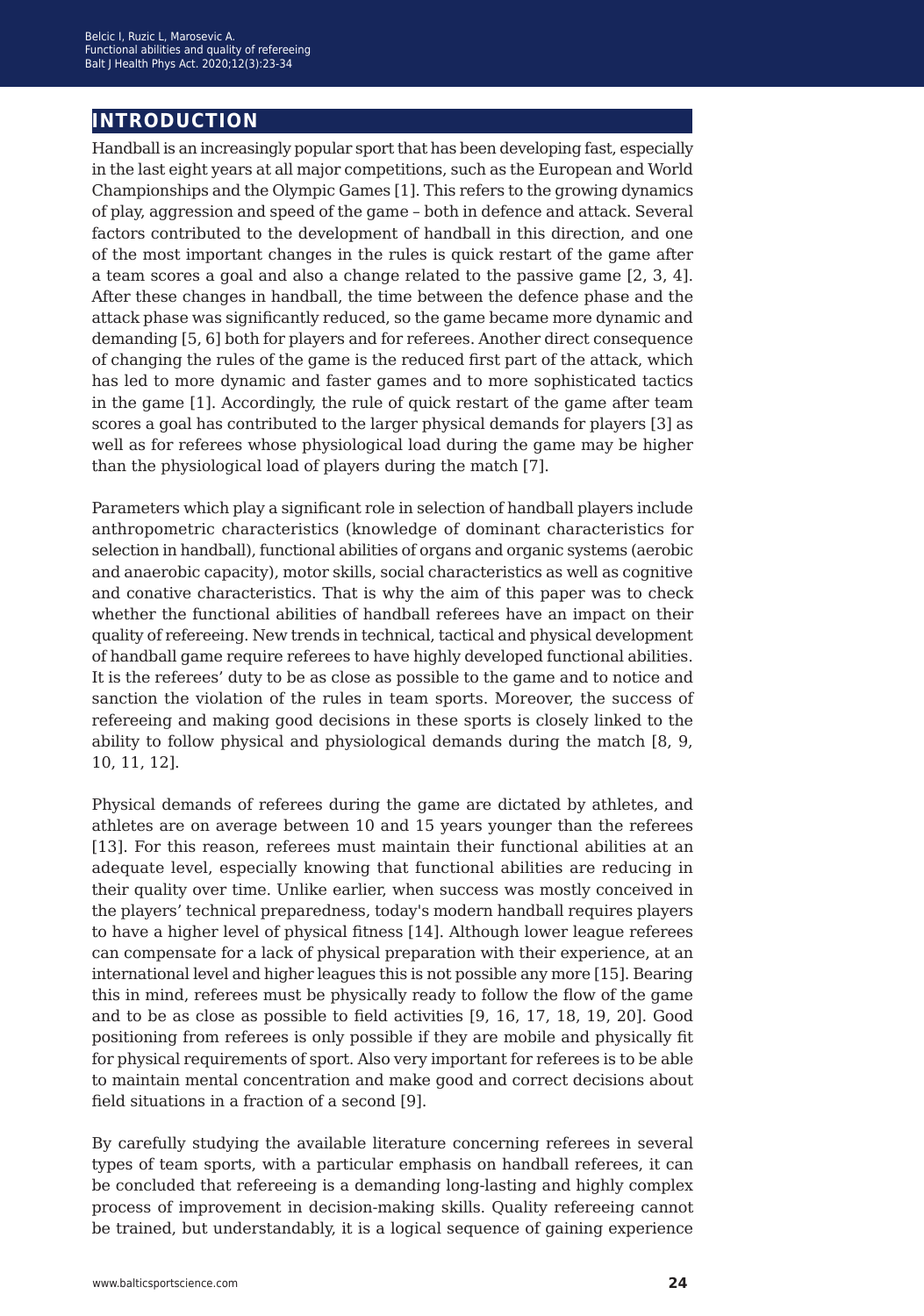through years of refereeing with a large number of matches and, along with those matches, a large number of non-specific situations in which referees find themselves, stereotypically learn and later apply that knowledge. A referee in any team sport, especially in handball, must be very fit to follow physical requirements during the match, especially those of submaximal and maximal loads. Referees must maintain their functional abilities with carefully planned and programmed trainings. It is very important that the referee have a very well developed aerobic capacity for undisturbed and constant movement during the match. Also, it is important to have developed anaerobic capacity as well for very frequent anaerobic activities of the sprint type, which are the result of a quick restart of the game after changing the rules of handball. It is very important for high-quality positioning, undisturbed following of all technical-tactical elements in the game that require rapid movement, especially counterattack. With individual work for improving aerobic capacity, referees should pay more attention to improve their anaerobic ability to keep track of a large number of repeated high intensity activities. Such a referee will have the slightest influence on the outcome or the flow of the match, and with its appearance, it will lead the players to achieve their maximum abilities in equal field conditions. Handball referees were the least represented subject of scientific research of the team sports referees in the literature, and they have very limited available databases, so this research will contribute to handball as a sport, especially to handball referees.

The aim of this study is to determine whether functional abilities have an influence on the quality of refereeing, with a tested hypothesis if there is statistically significant correlation between better functional abilities and a better quality of refereeing.

### **material and methods**

#### **ethics committee approval**

This study has been approved by the ethics committee of the Faculty of Kinesiology, University of Zagreb.

#### **subjects**

For this study a total of 31 subjects were tested. All of them were handball referees from the Premier Croatian Handball League. Referees in handball are always in pairs and like this they have also attended all of the tests for this research (one referee got injured before the spiroergometric test, so he is excluded from the results). Referees on the list of Premier league handball in Croatia are selected every year according to grades during the previous season, and the list is confirmed by the professional committee of the Croatian Handball Referees Association. Referees' average age was  $34.66 \pm 6.44$  years, height  $184.02 \pm 5.87$  centimetres and body mass  $91.14 \pm 10.61$  kilograms.

#### **procedure**

Due to maximal and sub-maximal efforts during testing of examinees, each subject needed to provide a medical certificate which allowed them to undergo all the testing for this research. Examinees provided a signed statement of their willingness to proceed testing. Testing was performed in two parts and different venues in the second part of testing. Firstly, testing was performed at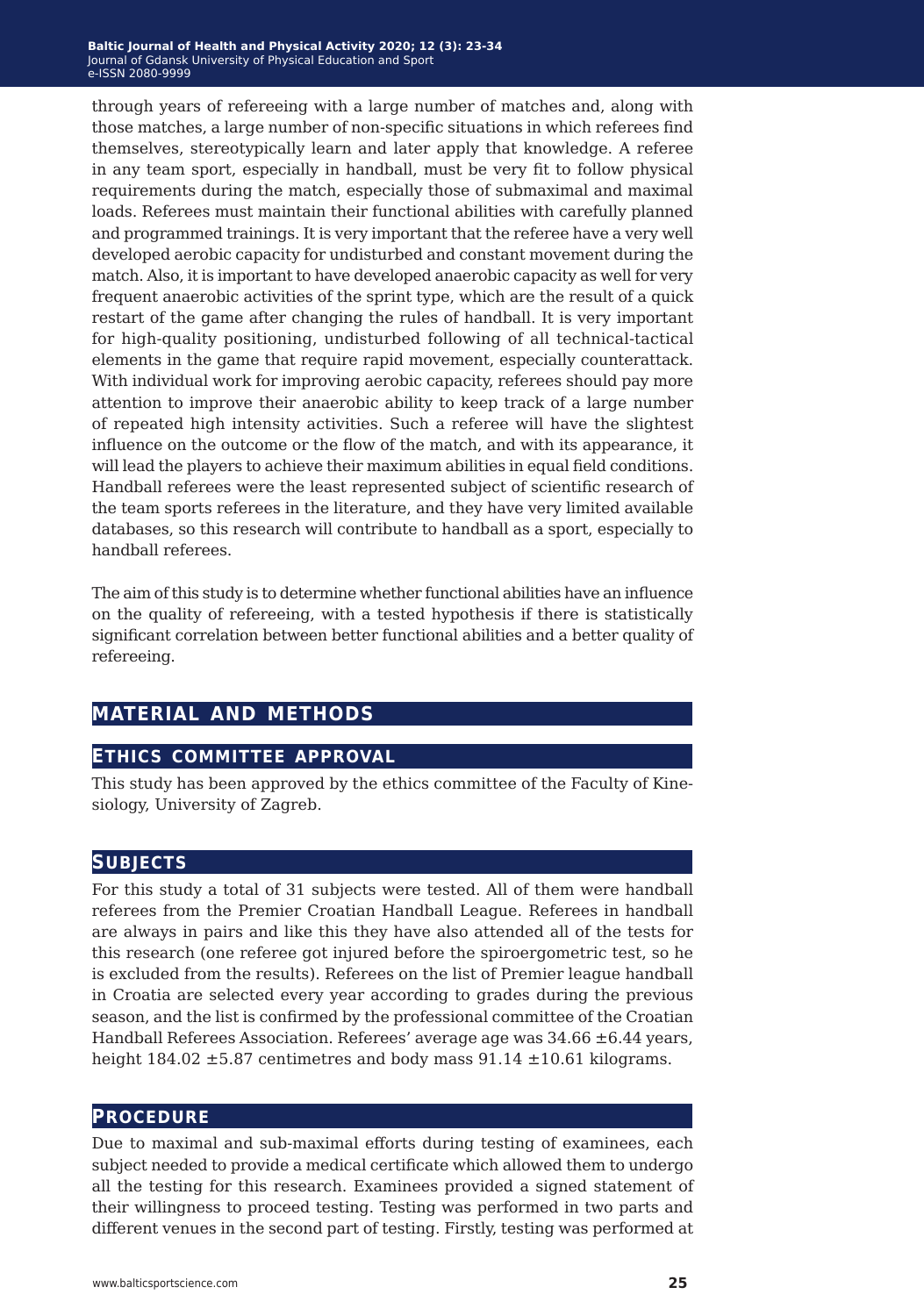the Faculty of Kinesiology of the University of Zagreb in the Diagnostic Center. Subjects followed the same protocol of warm-up which lasted for 20 minutes (dynamic stretching, basic running and running with change of direction, intensity and speed, static stretching). After warming up, examinees took a spiroergometric progressive load test on the treadmill to test their functional abilities. The spiroergometric progressive load test on the treadmill is always supervised by experts who conduct the protocol along with a medical doctor. The test was performed in a closed and ventilated room, with controlled constant microclimatic conditions (18*−*21°C). The computer with the accompanying device displayed the examinee's data numerically and graphically during realtime testing on a computer screen. For safety testing and data reliability, two sets of telemetric heart rate monitoring systems (Polar RS 400) had been attached to the subject before the testing. During the test, the subjects breathed with the nose and mouth through a breathing mask (Hans Rudolph, USA). The mask was connected to a bidirectional turbine with an optocoupler airflow reader. The air sample (1 mL/s) was pulled out of the turbine through the Nafion Permapure® capillary tube (removing moisture without changing the gas concentration) to fast oxygen (zirconium) and carbon dioxide (infrared) analysers. The turbine was calibrated before every examinee. Continuous monitoring of ventilationmetabolic indicators was enabled on the computer screen after conversion of the analogue-digital signal. Ventilation-metabolic indicators can be monitored for each breath-by-breath cycle. The data must be filtered at 30-second time intervals due to a large amount of data, and the highest values are taken as the maximum value of the indicator in a 30-second interval [21]. The test protocol began with an examinee being maximally relaxed at the place and breathing through the respiratory mask. After one minute, the examinee started to walk at 3 km/h for 2 minutes. When a subject was walking on a treadmill, the speed was increased every minute by 1 km/h. At a speed of approximately 8 km/h, the examinee started to run (the start of the running speed was individual) and continued to run until he was no longer able to track the speed of the treadmill or had limiting factors or contraindications for early interruption of the test. The incline was constant at 1.5%.

The second part of testing was conducted during official matches of the Croatian Premier Handball League. The official delegate of the Croatian Handball Referees Association gave evaluation of referees' performance during a match, which was later evaluated as the quality of refereeing with all grades in one season.

#### **variables sample**

Independent variables were the variables for determining the referees' functional abilities (Table 1). A rating of the referees' success at the end of the season, which is called in this study the quality of refereeing, is the criterion variable. The criterion variable is a grade which is evaluation of referees' performance during a match calculated from an internal refereeing report paradigm from the Croatian Handball Referees Association. The official supervisor who attends matches, cooperates with referees and helps them manage the match due to longterm refereeing experience (a former referee in the highest level of competition) is the only competent person to evaluate referees. This evaluation will be called in the remainder of the article the quality of refereeing. The quality of refereeing is an average of all grades recorded by supervisors during one season, which is a sum of all grades during the season divided by the number of matches during the season.

**Quality of refereeing**  $=$   $\frac{\text{Sum of all grades in a season}}{\text{Number of matches in a season}}$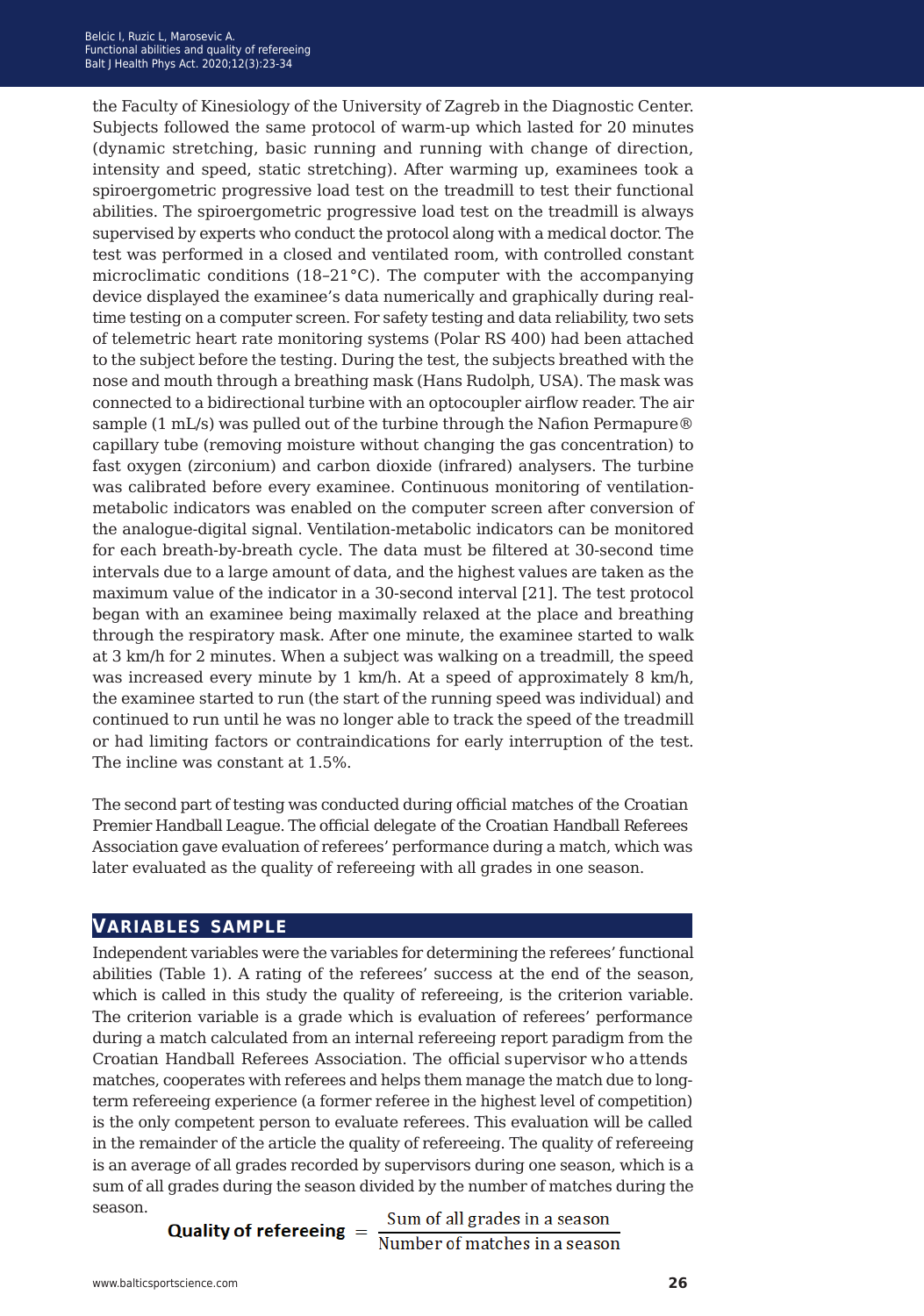#### Table 1. List of variables with a short name and the measuring unit

| Full variable name                                                                         | Short name                | Measuring<br>unit |
|--------------------------------------------------------------------------------------------|---------------------------|-------------------|
| Maximum oxygen uptake                                                                      | VO <sub>2</sub> max       | l/min             |
| Relative maximum oxygen uptake                                                             | RVO <sub>2</sub> max      | ml/min/kg         |
| Relative oxygen uptake at an anaerobic threshold                                           | RVO <sub>2</sub> max ant  | ml/min/kg         |
| Percentage of relative oxygen uptake at an anaerobic threshold of<br>maximum oxygen uptake | %RVO <sub>2</sub> max ant | $\frac{0}{0}$     |
| Respiratory volume                                                                         | VT                        |                   |
| Minute volume of breathing                                                                 | VE max                    | l/min             |
| Maximum heart rate                                                                         | FS max                    | bpm               |
| Heart rate at an anaerobic threshold                                                       | FS ant                    | bpm               |
| Percentage of the heart rate at an anaerobic threshold of the<br>maximum heart rate        | %FS max ant               | $\%$              |
| Speed at an anaerobic threshold                                                            | v ant                     | km/h              |
| Maximum treadmill speed                                                                    | v max                     | km/h              |

#### **data analysis**

Statistical software Statistica (ver. 13.4) was used for statistical analysis. Central and dispersion parameters, arithmetic mean (Mean) and standard deviations (SD) were calculated for all functional ability variables. Kolmogorov-Smirnov's test was performed to check the normality of distribution and the maximum deviation of the empirical and theoretical relative cumulative rate (Max D). Correlation of functional abilities (independent variables) and the quality of refereeing (dependent variable) was tested with a multiple regression analysis test, and the level of significance was set at  $p < 0.05$ .

#### **results**

The functional abilities of handball referees were measured by a spiroergometric test on a treadmill, and given the specificity of the variables and the measured indicators, each variable has its own measuring unit in which the result is expressed.

| $N = 31$                 | MU        | AM     | <b>MIN</b> | <b>MAX</b> | <b>SD</b> | <b>SKEW</b> | <b>KURT</b> | MAX <sub>D</sub> |
|--------------------------|-----------|--------|------------|------------|-----------|-------------|-------------|------------------|
| VO <sub>2</sub> max      | l/min     | 4.08   | 3.12       | 4.74       | 0.42      | $-0.40$     | $-0.54$     | 0.09             |
| RVO <sub>2</sub> max     | ml/min/kg | 45.35  | 38.06      | 61.02      | 6.12      | 1.10        | 0.91        | 0.14             |
| RVO <sub>2</sub> max ant | ml/min/kg | 41.06  | 32.62      | 52.74      | 4.91      | 0.60        | 0.18        | 0.09             |
| %RVO2max ant             | $\%$      | 90.78  | 82.17      | 100        | 4.38      | 0.22        | $-0.14$     | 0.10             |
| VT                       |           | 3.06   | 2.32       | 4.23       | 0.46      | 0.62        | 0.08        | 0.10             |
| VE max                   | l/min     | 142.84 | 116        | 193.3      | 20.47     | 0.72        | 0.10        | 0.10             |
| FS max                   | bpm       | 187.34 | 171        | 203        | 8.93      | $-0.11$     | $-0.62$     | 0.07             |
| FS ant                   | bpm       | 176.51 | 161        | 191        | 8.51      | $-0.12$     | $-0.59$     | 0.11             |
| %FS max ant              | $\%$      | 94.26  | 86.01      | 98.84      | 2.93      | $-1.32$     | 2.87        | 0.17             |
| v ant                    | km/h      | 12.17  | 9          | 15         | 1.15      | $-0.20$     | 1.75        | 0.16             |
| v max                    | km/h      | 14.12  | 11.50      | 18         | 1.48      | 0.11        | 0.44        | 0.14             |

Table 2. Descriptive statistical parameters of functional abilities

Legend: VO<sub>2</sub>max - absolute maximal oxygen uptake; RVO<sub>2</sub>max - relative maximal oxygen uptake; RVO<sub>2</sub> max ant - relative maximal oxygen uptake at an anaerobic threshold; %RVO2max ant – percentage of the relative maximal oxygen uptake at an anaerobic threshold; VT – respiratory volume; VE max – maximum minute ventilation; FS max – maximum heart rate; FS ant – heart rate at an anaerobic threshold; %FS max ant – percentage of the heart rate at an anaerobic threshold; v ant – speed at an anaerobic threshold; v max – maximum speed of treadmill; AS – arithmetic mean; MIN – minimal value; MAX – maximum value; SD – standard deviation; SKEW – skewness; KURT – kurtosis; MAX D - highest deviation of empirical and theoretical relative cumulative frequencies.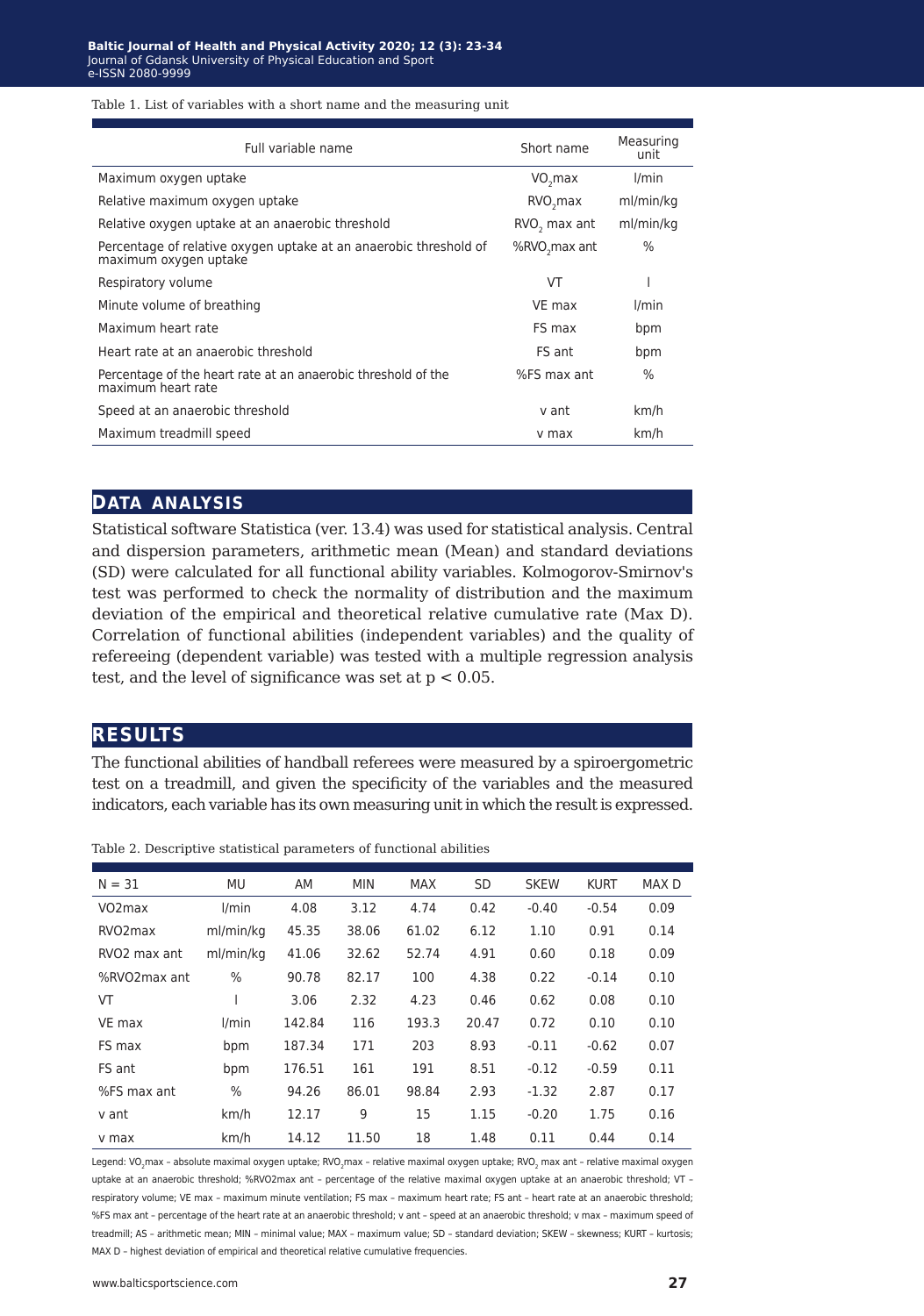All values of asymmetry and elongation indicate a normal distribution of results checked with Kolmogorov-Smirnov normality distribution test. Also, the same test indicates a lack of a statistically significant difference between the relative cumulative theoretical frequency and the relative cumulative empirical frequency (Table 3).

| R = 0.70 / R <sup>2</sup> = 0.49 / Adjusted R <sup>2</sup> = 0.17 / F(7.21) = 1.54 / p < 0.20 / Standard error of estimate = 3.52 |             |                  |              |                  |         |         |
|-----------------------------------------------------------------------------------------------------------------------------------|-------------|------------------|--------------|------------------|---------|---------|
| $N = 31$                                                                                                                          | <b>Beta</b> | Std.Err.<br>of B | B            | Std.Err.<br>of B | t(21)   | p-level |
| Intercept                                                                                                                         |             |                  | $-672$       | 1116             | $-0.60$ | 0.56    |
| VO <sub>2</sub> max                                                                                                               | 0.02        | 0.31             | $\mathbf{0}$ | 3                | 0.08    | 0.94    |
| RVO <sub>2</sub> max                                                                                                              | $-0.66$     | 3.83             | -0           | 2                | $-0.17$ | 0.86    |
| RVO <sub>2</sub> max ant                                                                                                          | 0.48        | 3.52             | $\mathbf{0}$ | 3                | 0.14    | 0.89    |
| %RVO <sub>2</sub> max ant                                                                                                         | $-0.14$     | 1.37             | -0           | 1                | $-0.10$ | 0.92    |
| VT                                                                                                                                | 0.34        | 0.24             | 3            | 2                | 1.46    | 0.16    |
| VE max                                                                                                                            | 0.24        | 0.25             | $\mathbf{0}$ | $\mathbf{0}$     | 0.97    | 0.35    |
| FS max                                                                                                                            | 8.89        | 13.94            | 4            | 6                | 0.64    | 0.53    |
| FS ant                                                                                                                            | $-9.28$     | 14.04            | $-4$         | 6                | $-0.66$ | 0.52    |
| %FS max ant                                                                                                                       | 5.99        | 8.92             | 8            | 12               | 0.67    | 0.51    |
| v ant                                                                                                                             | $-0.07$     | 0.50             | -0           | 2                | $-0.14$ | 0.89    |
| v max                                                                                                                             | 0.48        | 0.53             | 1            | 1                | 0.90    | 0.38    |

Table 3. Overview of regression analysis results for criterion variable quality of refereeing

Legend: VO<sub>2</sub>max - absolute maximal oxygen uptake; RVO<sub>2</sub>max - relative maximal oxygen uptake; RVO2 max ant - relative maximal oxygen uptake at an anaerobic threshold; %RVO<sub>2</sub>max ant - percentage of the relative maximal oxygen uptake at an anaerobic threshold; VT – respiratory volume; VE max – maximum minute ventilation; FS max – maximum heart rate; FS ant – heart rate at an anaerobic threshold; %FS max ant – percentage of the heart rate at an anaerobic threshold; v ant – speed at an anaerobic threshold; v max – maximum speed of treadmill; AS – arithmetic mean; MIN – minimal value; MAX – maximum value; SD – standard deviation; SKEW – skewness; KURT – kurtosis; MAX D – highest deviation of empirical and theoretical relative cumulative frequencies.

Using multiple regression analysis for the dependent variable of the quality of refereeing and selected functional abilities variables as independent variables standarized regression coeffcient were obtained with coefficients of significance.



Fig. 1. Distribution of average results in VO<sub>2</sub>max - absolute maximal oxygen uptake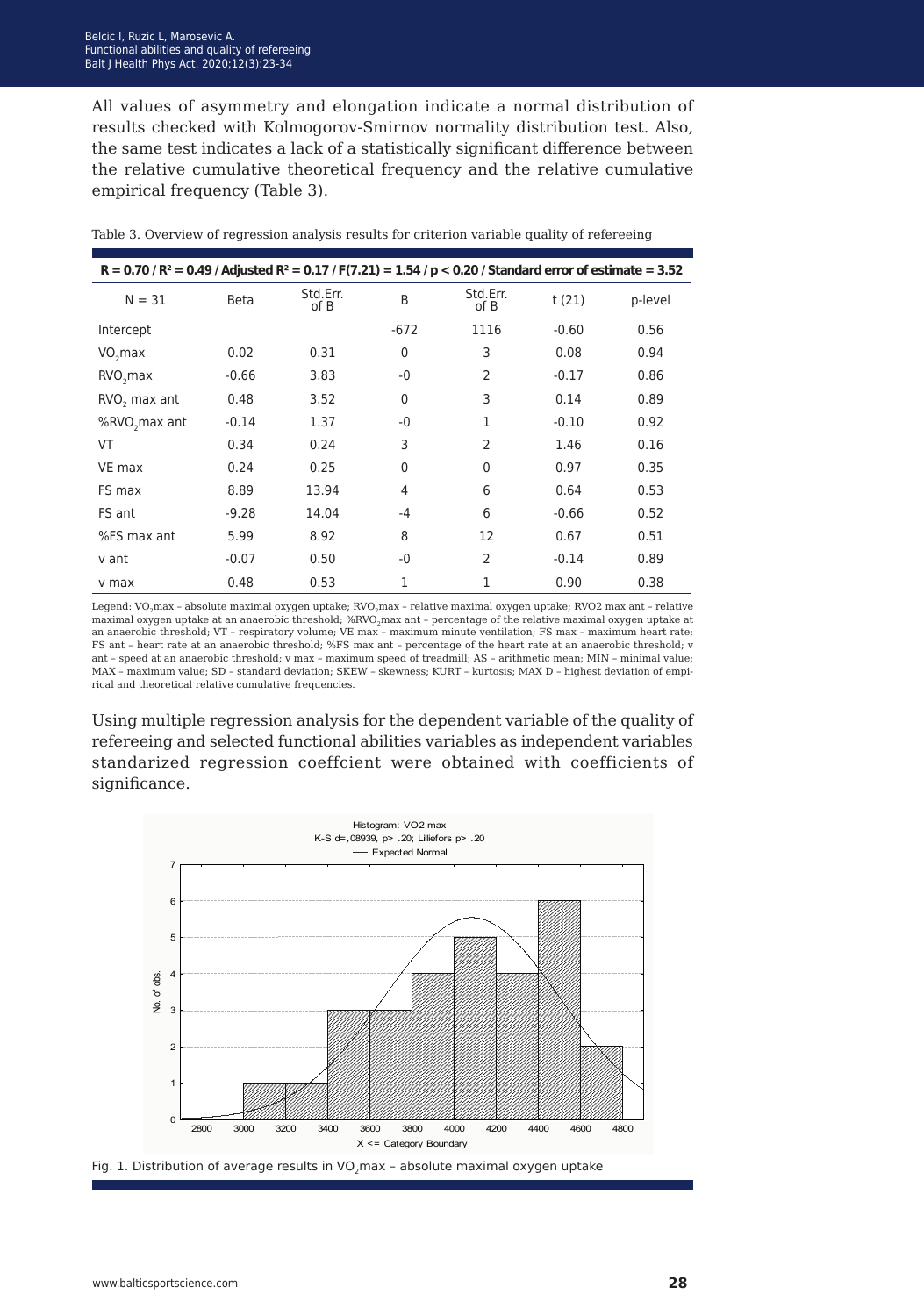

Fig. 2. Distribution of average results in RVO<sub>2</sub>max - relative maximal oxygen uptake





#### **discussion**

Referees are engaged in physical activity from one to eight times a week (not counting matches which they officiate as physical activity). It is ungrateful to compare the obtained data with the population of handball players who train daily or more times a day, as most referees train only twice a week. The most relevant data for comparison is research of physiological loads of handball referees during a match [17]. In recent research of functional abilities of referees in more sports, the most widespread and commonly used data are related to relative maximum oxygen uptake, maximum speed, maximum heart rate, and speed and heart rate at an anaerobic ventilation threshold.

In the spiroergometric test on treadmill, the average maximum oxygen uptake of the examinees was  $4.08 \pm 0.42$  l/min, while the average relative maximum oxygen uptake was  $45.35 \pm 6.12$  ml/min/kg. Considering the obtained data and comparing them with normative values of the relative maximum oxygen uptake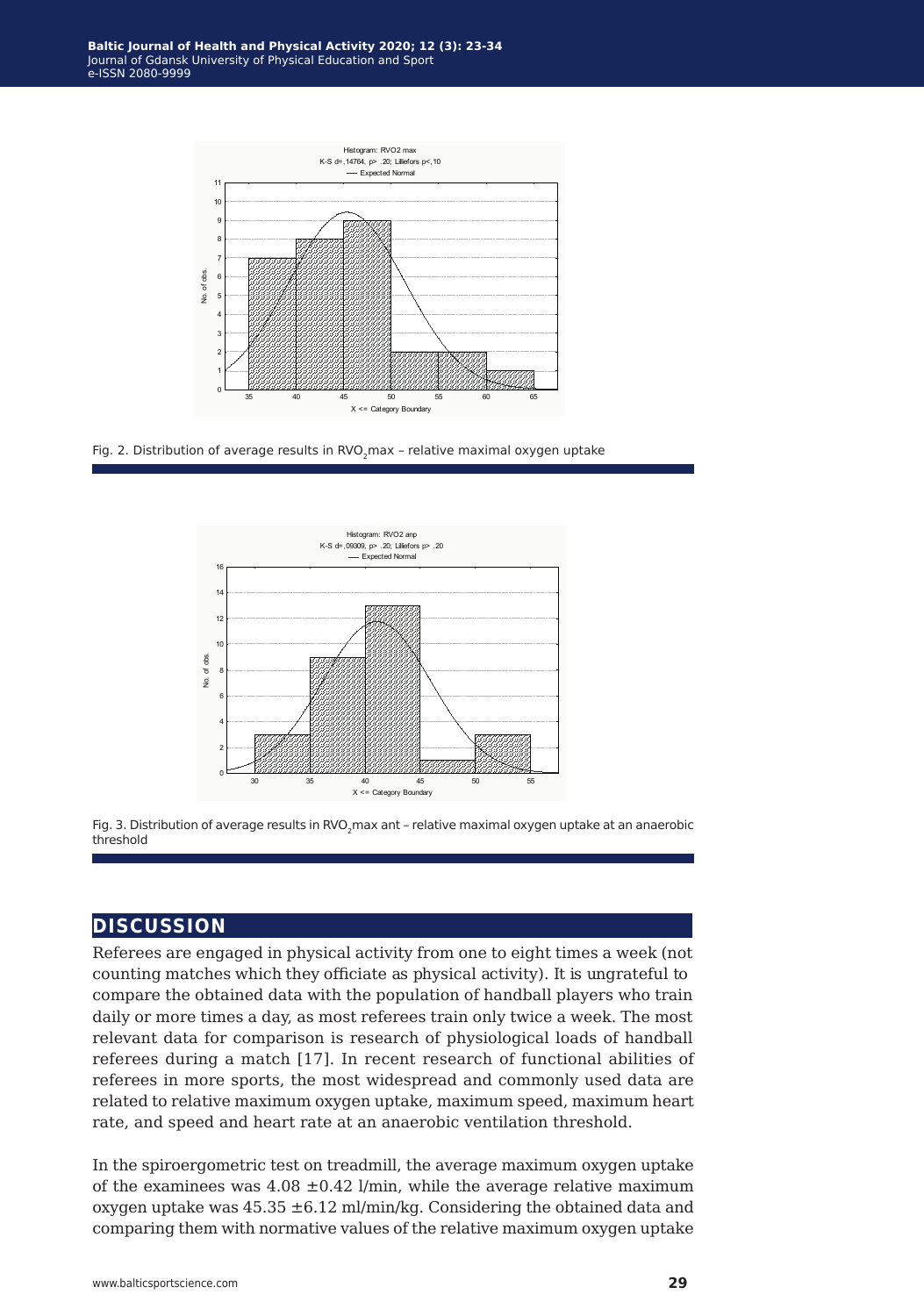was 45.35 ±6.12 ml/min/kg. Considering the obtained data and comparing them with normative values of the relative maximum oxygen uptake and considering the examinees' age, it can be concluded that referees have an average score for the general population and below an average one for the athletes' population. Considering that during the match the loads of the referees are sometimes equal or even higher than athletes' loads during matches [20], referees should increase their level of functional abilities through training. With better physical condition, they could easily follow all the requirements of the game, as bad physical preparation would not influence their decisions, i.e. the quality of refereeing. The referee must be physically fit to handle the toughest physical requirements throughout the game, and the physical preparation of a referee should not be a limiting factor in the quality of refereeing. Although in some leagues a lack of physical preparation can be compensated by experience, it is no longer possible at an international level and in higher leagues [15]. Recognizing the evolution of the handball game, this form of compensation will no longer be possible in the lower tiers of competitions in the near future.

In other studies of functional abilities, in particular with relative maximum oxygen uptake similar average results were obtained in the only published study of physiological loading by handball referees [17], which reported a figure of  $48.5 \pm 6.1$  ml/kg/min, which is only slightly higher, unlike basketball referees having a much better value of relative maximum oxygen uptake of 52.49  $\pm$ 5.80 ml/kg/min [22]. Research on football and rugby referees was also carried out, and the results of relative maximum oxygen uptake were obtained. Given the higher difference in the size of the playing ground and surface, the structural and functional analysis of activities between sports, it is understandable that football referees have better physical fitness and have better indicators of functional abilities. The relative maximum oxygen uptake values in football referees were  $48.7 \pm 4.3$  ml/kg/min [23],  $48.29 \pm 3.80$  ml/ kg/min [24] and  $49.30 \pm 8.0$  ml/kg/min [8]. In the research of football referees [20], values of  $59.94 \pm 7.09 \text{ m}$ /kg/min and in the research of rugby referees [25], values of 59.8  $\pm$ 5.8 ml/kg/min are in line with results achieved by top athletes. Data on the average relative maximum oxygen uptake at an anaerobic ventilation threshold of  $41.06 \pm 4.91$  ml/kg/min, expressed in percentage with a relative maximum oxygen uptake of 90.78%, indicate less developed anaerobic capacity of handball referees, respectively the ability to resist tiredness in dynamic activities of submaximal or maximal intensity under hypoxia or oxygen deficiency.

This is a reason why handball referees very quickly stopped with the spiroergometric test after passing an anaerobic ventilation threshold (they did not tolerate an increased lactate concentration), i.e. they reached their maximum. It has been noted that some referees had extremely poor lactate tolerance because as soon as they passed their anaerobic ventilation threshold, they could not continue testing and showed high grades on the scale of subjective loads feeling, and then they quit the test. The results point to the need for programmed anaerobic training to increase anaerobic capacity, so referees can maintain their quality of refereeing in parts of the game when the physiological loads are above their individual anaerobic thresholds. With better anaerobic capacity, referees would later pass the anaerobic threshold, i.e. they would pass it over higher percentage of the maximum oxygen uptake and the maximum heart rate. Given that referees' abilities (which influences the quality of refereeing) in increased blood lactate concentrations are lower, a higher level of physical preparation is required to prevent or reduce the time spent in that load zone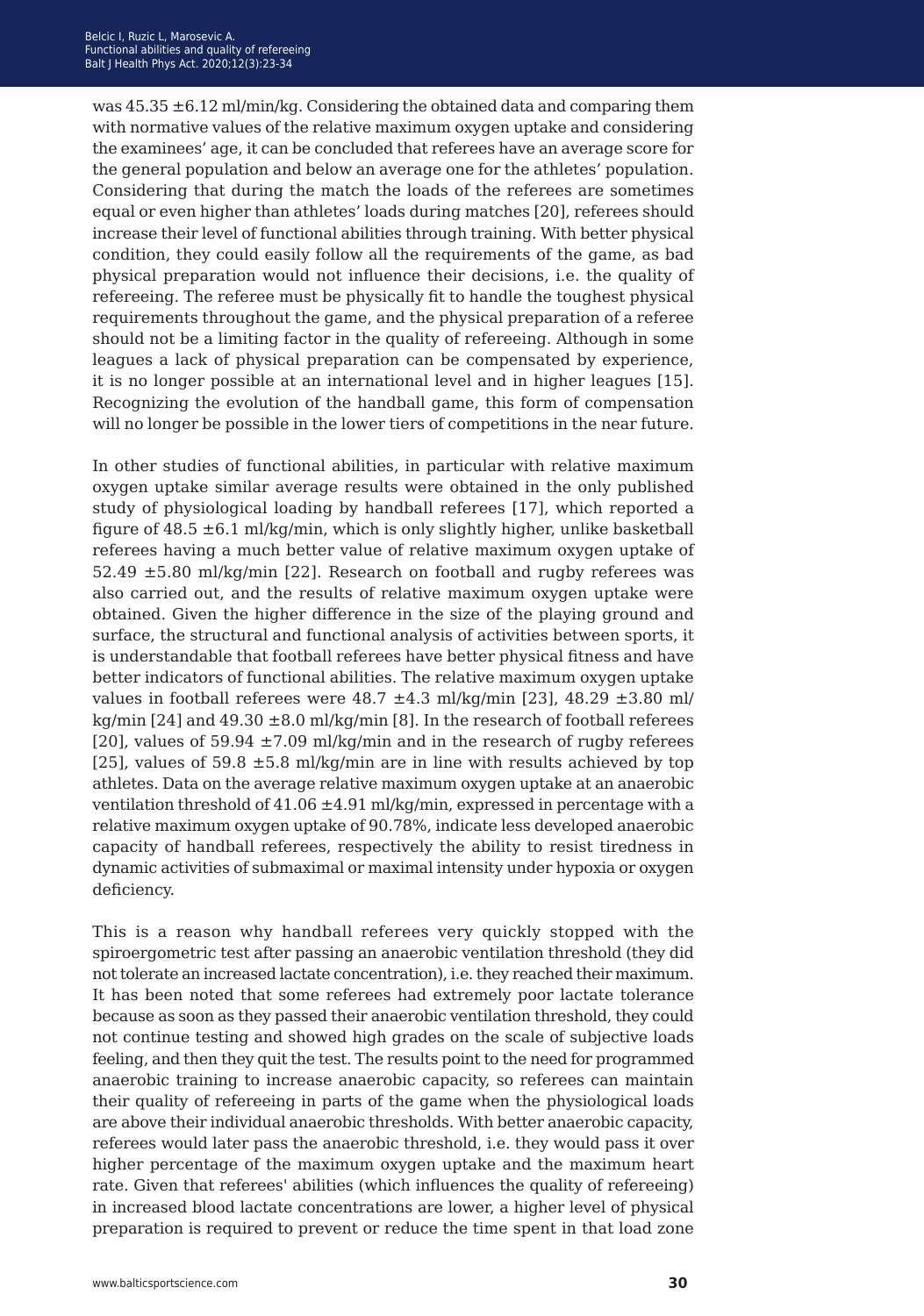for the purpose of better quality of refereeing. The average maximum heart rate during the spiroergometric test on the treadmill was  $187.34 \pm 8.93$  beats per minute. Similar figures were published with other authors [26], where they recorded the average maximum heart rate by football referees with 190.5  $\pm$ 7.9 beats per minute. Basketball referees [22] had 187.12  $\pm$ 8.75 beats per minute, which is almost the same as in this research. In previous studies, many authors used widely spread equation of 220 *−* years = the maximum heart rate of the examinees. This is not true in practice [27] and, according to the data from this research, it is accurate in several cases, so it can be considered as accidentally given exact result. For scientific research in top sports, scientists should use one of the standardized procedures for measuring the maximum heart rate, such as in this research.

In handball referees, the average heart rate at an anaerobic ventilation threshold is  $176.51 \pm 8.51$  beats per minute or expressed in percentage at the maximum heart rate of  $94.26 \pm 2.93$ . This data shows that referees have well-developed aerobic capacity, and poorly developed anaerobic one, which is logical in view of the predominantly aerobic type of training in handball referees. Since most referees (almost all) have declared that they practice only aerobic training at a constant speed over a given time interval, this data is very worrying. Knowing the loads during the game, especially those occurring in areas above the anaerobic ventilation threshold, when the concentration is reduced and when certain functional abilities are declining due to increased blood lactate concentrations, referees can easily make a wrong decision. This is very bad because in handball one decision can decide the winner of the match or even of the competition.

Based on the results of the regression analysis and the coefficient of multiple correlation of 0.70 and the coefficient of significance p less than 0.20, it can be concluded that there is no statistically significant correlation between the functional abilities of referees with quality of refereeing (Table 3). The determination coefficient of 0.49 indicates that a whole set of independent functional abilities variables share 49% of common variance. According to standardized regression coefficients in some variables for functional abilities, it can be concluded that functional abilities do not have a statistically significant effect on the quality of refereeing. This should be taken with a dose of caution, as the selected sample of referees are a group of top-level Croatian handball referees by the rankings at the end of each season, and the elimination criteria on the tests that must be met at official seminars in the pre-season and mid-season. Elimination criteria which must be met is 9.5 level in the Beep test which is questionable, especially in modern, quick and demanding handball, and recommendation is to raise this by at least one level. Variance among referees is small due to the aforementioned selection, and it does not distinguish referees in the tested functional abilities. If referees from other competition levels would be tested in this sample, there would be higher variability among referees and a higher possibility to confirm the hypothesis. With this data, it could be possibly concluded that the quality of refereeing would depend on referees' physical fitness and, consequently, well-developed functional abilities.

It has been noted that all supervisors of referees' performances (regardless of sports) give maximum marks for physical fitness (one of the rating subgroups that make the overall score) to referees and concentrate on other things they supervise during the match [20]. The supervisors do this because they believe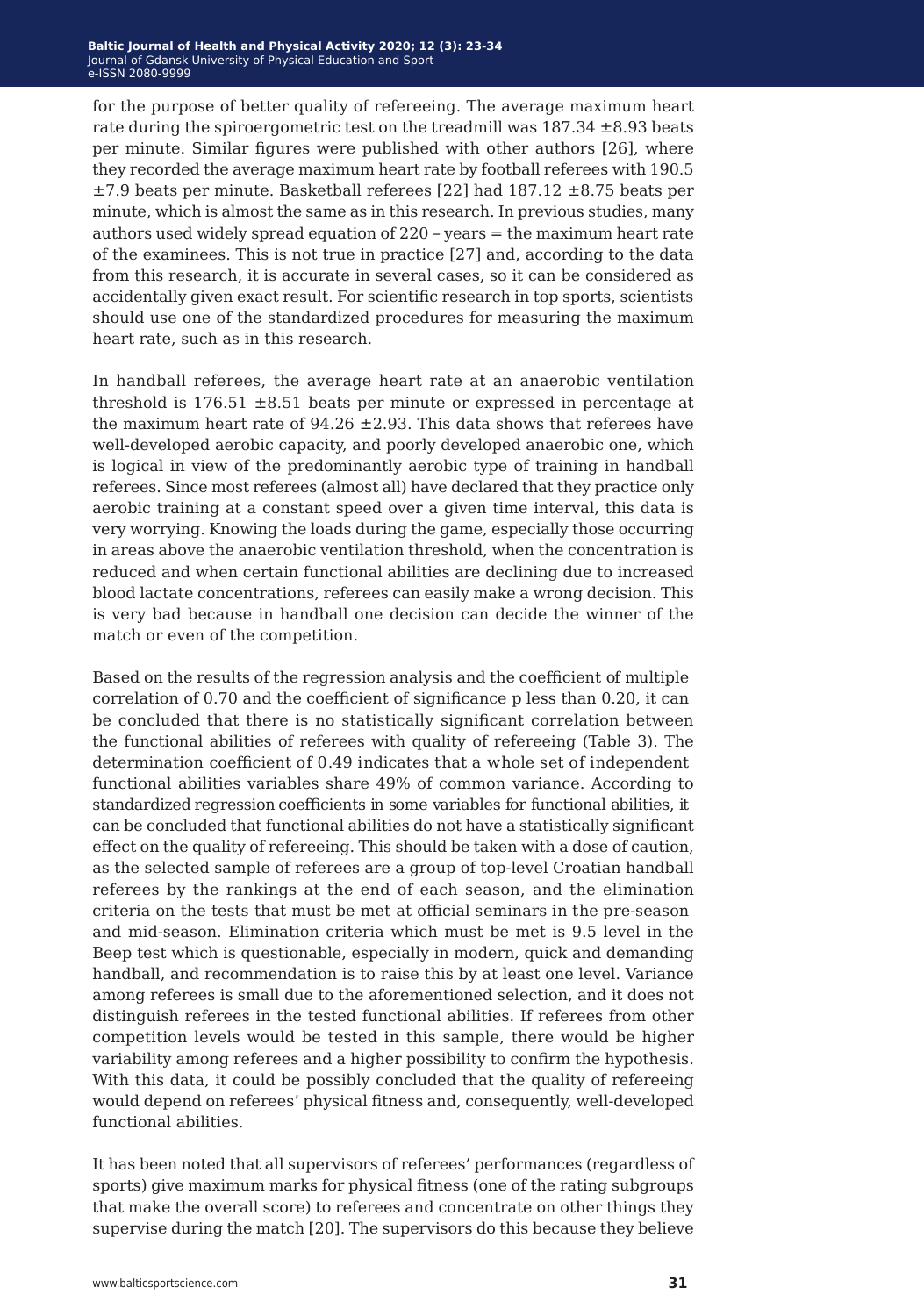that referees are physically fit for game requirements when passing elimination physical fitness tests at the beginning of the season during official seminar sessions. This practice is extremely bad and unacceptable in the context of the overall quality of refereeing. Particularly concerning is the detailed insight into the spiroergometric test results of handball referees, which shows inadequately developed functional abilities. Supervisors should pay more attention to this component of refereeing because it is known that poor physical preparation negatively affects the quality of refereeing [8, 9, 11, 12, 13, 20, 28]. This especially refers to decisions which are made in a very short time [9] and which can decide the match winner, or even in the worst case – the winner of the competition [23, 29, 30, 31].

### **conclusions**

The obtained results suggest that there is no statistically significant correlation between the tested functional abilities and the quality of refereeing, but this should be concluded very carefully and considering all indicators. Multiple regression analysis showed that no variables of functional abilities, or functional abilities as a whole, have obtained statistically significant correlation with the quality of refereeing, so we reject the hypothesis and conclude that there is no statistically significant correlation between better functional abilities and a better quality of refereeing.

Referees have a lower anaerobic capacity resulting from only aerobic exercise during individual preparation. Aerobic capacity is satisfactory for a handball match where aerobic energy processes (intense and extensive aerobic zones) prevail. During matches at shorter time intervals, anaerobic energy processes occur, which is mainly characterized by a decrease in functional abilities as well as cognitive abilities which are significant for refereeing, such as attention, concentration, and decision making. In order to minimize the possibility of making errors resulting from these aspects of refereeing, referees should carry out programmed training to raise the level of functional abilities with an emphasis on increased anaerobic capacity under supervision or with expert guidance.

Referees are a homogeneous group which is selected by the rankings at the end of each season and the elimination criteria on the tests that must be met at official seminars in the pre-season and mid-season. Given the existing selection, variance among referees is small and does not distinguish referees in the tested functional abilities in a way that some are more successful in their quality of refereeing. If there were no elimination criteria at the official seminars, there would be greater variability among referees and it would be possible to confirm the hypothesis. Differences between referees could appear if the subjects were referees from lower leagues, and this would be a recommendation for further studies.

For the previously mentioned facts, it is concluded that the existing selection of referees is good and there is no high variability among them, looking at their functional abilities. If the referees did not have an adequate level of physical preparation, specific morphological characteristics, and high scores in the quality of refereeing, they would not be competent or qualified to be referee at the highest level.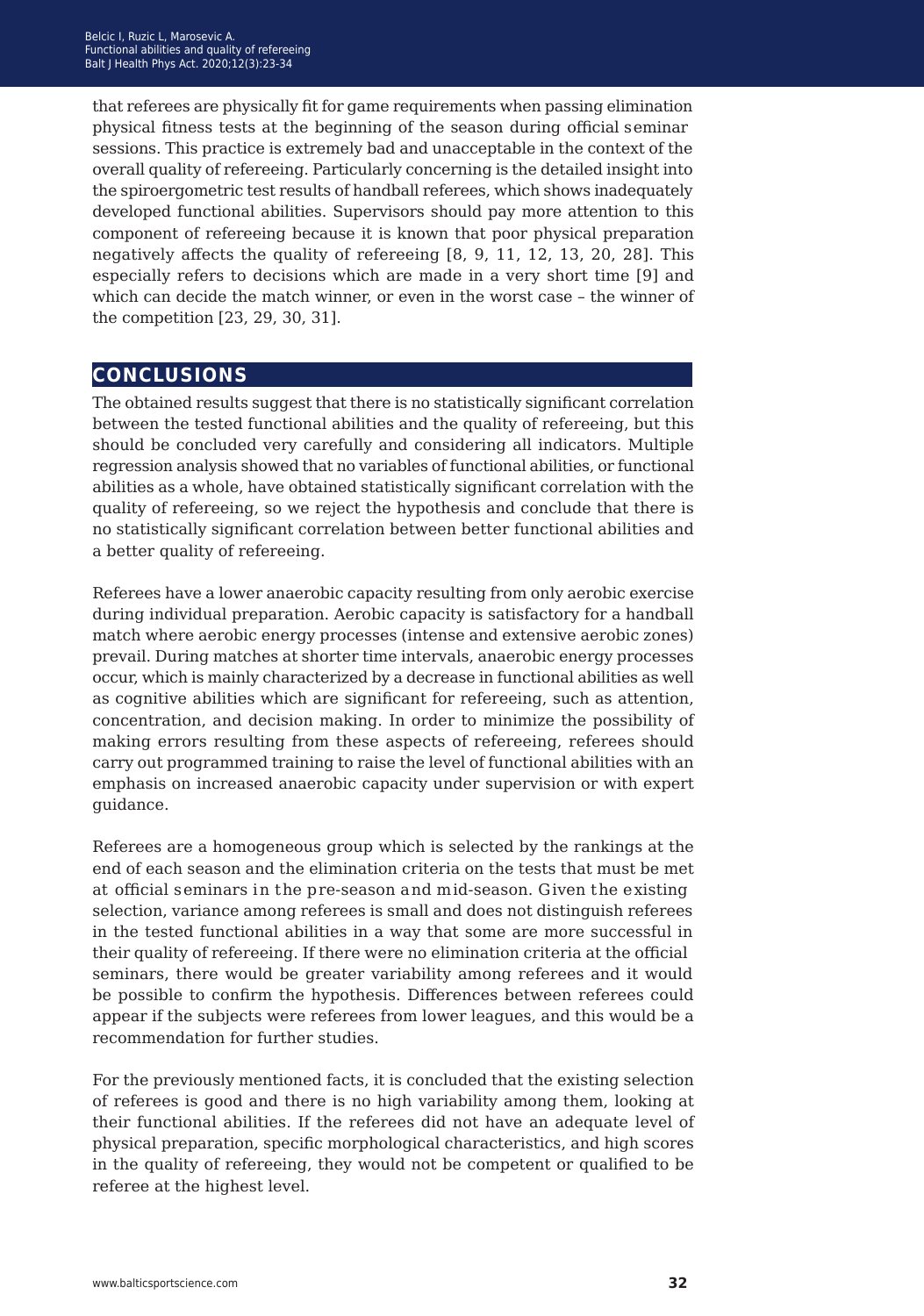#### **references**

- [1] Bilge M. Game analysis of Olympic, World and European Championships in men's handball. J Human Kinet. 2012;35(1):109-118. <https://doi.org/10.2478/v10078-012-0084-7>
- [2] Sevim Y, Bilge M. The comparison of the last Olympic, World and European Men Handball Championships and the current developments in World Handball. Res Yearbook. 2007;13(1):70-6.
- [3] Krüger K, Pilat C, Uckert K, Frech T, Mooren FC. Physical performance profile of handball players is related to playing position and playing class. J Strength Condition Res. 2014;28(1):117-25. [https://](https://doi.org/10.1519/JSC.0b013e318291b713) [doi.org/10.1519/JSC.0b013e318291b713](https://doi.org/10.1519/JSC.0b013e318291b713)
- [4] Belcic I, Marosevic A, Sukreski M. Differences in physiological loads and energy consumption of handball referees between periods in handball match. In: Skegro D, Belcic I, Sporis G, Krsticevic T, editors. Proceedings of World Congress of Performance Analysis in Sport XII; 2018 Sep 19-23; Opatija, Croatia. Zagreb: Faculty of Kinesiology; 2018, 357-63.
- [5] Sporis G, Vucetic V, Milanovic L, Milanovic, Z, Krespi M, Krakan I. Anaerobic endurance capacity in elite soccer, handball and basketball players. Kinesiology. 2014;46:52-8.
- [6] Povoas SCA, Ascensao AAMR, Magalhaes J, et al. Physiological demands of elite team handball with special reference to playing position. J Strength Condition Res. 2014;28(2):430-42. [https://doi.](https://doi.org/10.1519/JSC.0b013e3182a953b1) [org/10.1519/JSC.0b013e3182a953b1](https://doi.org/10.1519/JSC.0b013e3182a953b1)
- [7] Matkovic B, Nedic A. Anthropological profile of soccer referees. Croatian Spors Med J. 2012;27:61-71.
- [8] Castagna C, Abt G, D'Ottavio S. Activity profile of international-level soccer referees during competitive matches. J Strength Condition Res. 2004;18(3):486-496. [https://doi.org/10.1519/1533-](https://doi.org/10.1519/1533-4287(2004)18<486:APOISR>2.0.CO;2) [4287\(2004\)18<486:APOISR>2.0.CO;2](https://doi.org/10.1519/1533-4287(2004)18<486:APOISR>2.0.CO;2)
- [9] Reilly T, Gregson W. Special populations: The referee and assistant referee. J Sport Sci. 2006;24(7):795- 801.<https://doi.org/10.1080/02640410500483089>
- [10] Weston M, Castagna C, Impellizzeri F, Rampinini E, Abt G. Analysis of physical match performance in English Premier League soccer referees with particular reference to first half and player work rates. J Sci Med Sport 2007;10(6):390-7. <https://doi.org/10.1016/j.jsams.2006.09.001>
- [11]Rebelo A, Ascensão A, Magalhães J, Bischoff R, Bendiksen, M, Krustrup P. Elite futsal refereeing: Activity profile and physiological demands. J Strength Condition Res. 2011;25(4):980-87. [https://doi.](https://doi.org/10.1519/JSC.0b013e3181a392ed) [org/10.1519/JSC.0b013e3181a392ed](https://doi.org/10.1519/JSC.0b013e3181a392ed)
- [12] Valdevit Z, Ilic, D, Veskovic A, Suzovic D. The psychological features of team handball referees. Res Kinesiol. 2011;39:61-6.
- [13] Weston M, Castagna C, Impellizzeri FM, Rampinini E, Breivik S. Ageing and physical match performance in English Premier League soccer referees. J Sci Med Sport 2010;13:96-100. [https://](https://doi.org/10.1016/j.jsams.2008.07.009) [doi.org/10.1016/j.jsams.2008.07.009](https://doi.org/10.1016/j.jsams.2008.07.009)
- [14] Belcic I, Sporis G. Differences between parameters of situational efficiency according to level of competition in Croatian handball leagues (case study). Acta Kinesiologica. 2012;6:39-44.
- [15] Gruss K. The shuttle run *−* An endurance test for hockey referees. [Available at [http://www.deutscher](http://www.deutscher-hockey-bund.de/VVI-web/Schiedsrichter/Ausbildung/sruntest.pdf)[hockey-bund.de/VVI-web/Schiedsrichter/Ausbildung/sruntest.pdf\]](http://www.deutscher-hockey-bund.de/VVI-web/Schiedsrichter/Ausbildung/sruntest.pdf) [Accessed on 10 May, 2020].
- [16] MacMahon C, Helsen W, Starkes J, Weston M. Decision-making skills and deliberate practice in elite association football referees. J Sport Sci. 2007;25(1):65-78.<https://doi.org/10.1080/02640410600718640>
- [17] Fernandes da Silva J, Castagna C, Carminatti L, Foza V, Guglielmo L, de Oliveira F. Physiological demands of team-handball referees during games. J Strength Condition Res. 2010;24(7):1960-2. <https://doi.org/10.1519/JSC.0b013e3181ddb019>
- [18] Mallo J, Frutos P, Juárez D, Navarro E. Effect of positioning on the accuracy of decision making of association football top-class referees and assistant referees during competitive matches. J Sport Sci. 2012;30(13):1437-45.<https://doi.org/10.1080/02640414.2012.711485>
- [19] Nabli MA, Abdelkrim NB, Castagna C, Jabri I, Batikh T, Chamari T. Physical and physiological demands of U-19 basketball refereeing: Aerobic and anaerobic demands. Physician Sportsmed. 2016;44(2):158- 63. <https://doi.org/10.1080/00913847.2016.1149424>
- [20] Mazaheri R, Halabchi F, Seif Barghi T, Mansournia M. Cardiorespiratory Fitness and Body Composition of Soccer Referees; Do These Correlate With Proper Performance? Asian J Sport Med. 2016;7(1). <https://doi.org/10.5812/asjsm.29577>
- [21] Vucetic V. Differences in runners' energy capacity indicators obtained by different load protocols [dissertation]. Zagreb: Faculty of Kinesiology; 2007.
- [22] Rupcic T. Physiological loads of referees during basketball match [dissertation]. Zagreb: Faculty of Kinesiology; 2010.
- [23] Caballero J, Ojeda E, Garcia-Aranda J, Mallo D, Helsen W, Sarmiento S, Veldivielso MN Garcia-Manso JM. Physiological profile of national-level Spanish soccer referees. Int Sportmed J Fims. 2011;2(2):85-91.
- [24] Birinci M, Yılmaz A, Erkin A, Sahbaz S, Aydın I. Determination of relationship between respiratory parameters and aerobic capacity of referees. Procedia - Soc Behav Sci. 2014;152:353-7. [https://doi.](https://doi.org/10.1016/j.sbspro.2014.09.210) [org/10.1016/j.sbspro.2014.09.210](https://doi.org/10.1016/j.sbspro.2014.09.210)
- [25] O'Hara J, Brightmore A, Till K, Mitchell I, Cummings S, Cooke C. Evaluation of movement and physiological demands of rugby league referees using global positioning systems tracking. Int J Sport Med. 2013;34(09): 825-831.<https://doi.org/10.1055/s-0033-1333694>
- [26] Paes M, Fernandez R. Evaluation of energy expenditure in forward and backward movements performed by soccer referees. Braz J Med Biol Res. 2016;49(5):74-84. [https://doi.org/10.1590/1414-](https://doi.org/10.1590/1414-431x20155061) [431x20155061](https://doi.org/10.1590/1414-431x20155061)